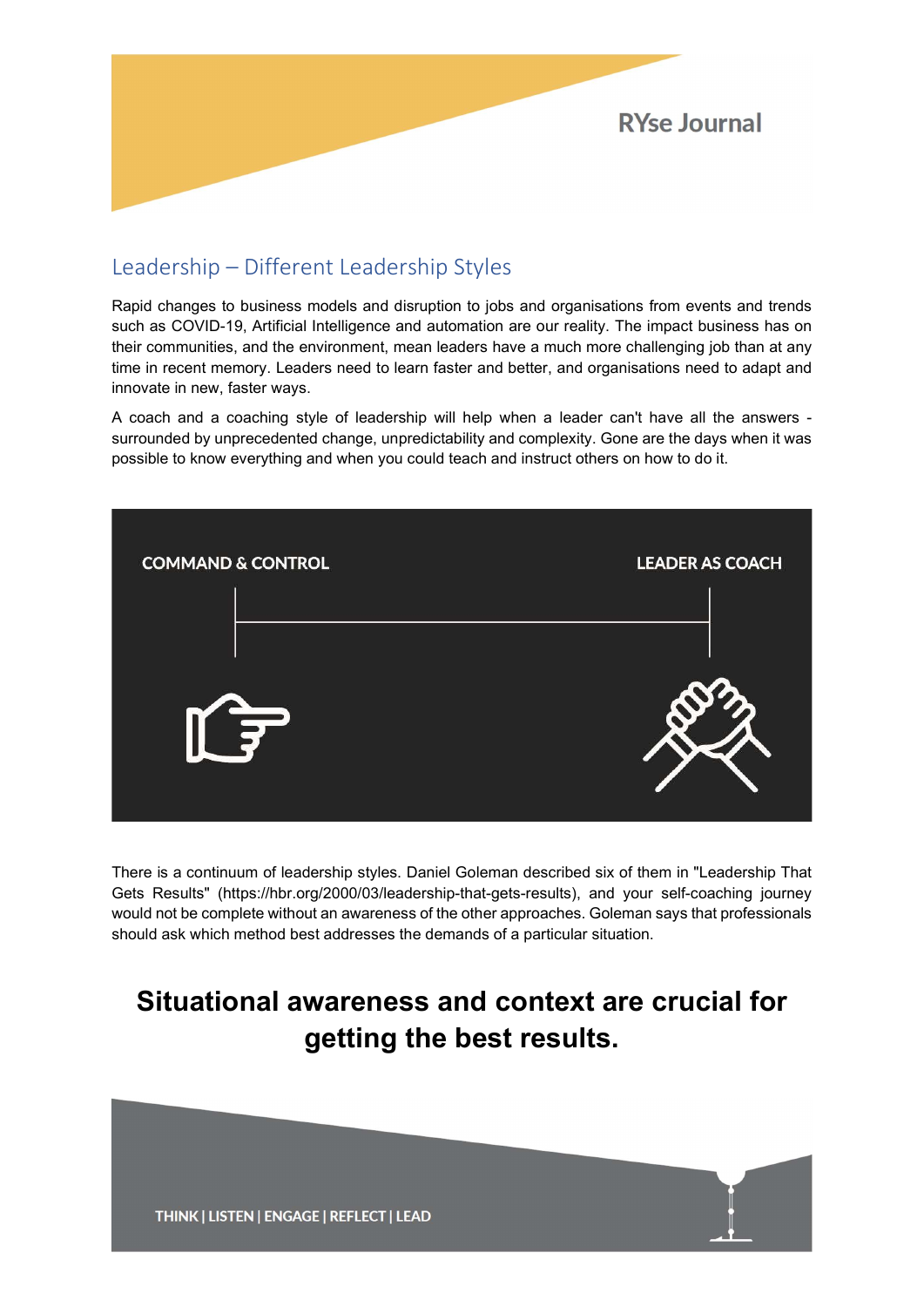

Each works best in particular circumstances, and like any over-used strength, some have severe negative implications for team and organisational culture as they overly focus on short-termism at the expense of the future.

## 1 - The Coercive Style

This "do what I say" approach can be potent in a turnaround situation, to jump-start fast-paced change, during a crisis, or when working with a problem employee. The coercive style is an extreme version of command and control leadership.

In most situations, coercive leadership inhibits the team and organisation; it reduces flexibility and adaptability and hurts employee motivation. It is easily misused, so be cautious as it is the least effective in most situations.

## 2 - The Pacesetting style

This leader sets high-performance standards, focusing on performance and achieving goals. Obsessive about doing things better and faster, this leader leads by example and asks the same of everyone around them. Use the pacesetting style when you need to get high-quality results from a self-motivated, competent team, quickly.

"Do as I do, now."

While this can be a successful style, the negative effect on teams can include burnout, exhaustion and high staff turnover. Many employees will feel overwhelmed by the pacesetter's demands for excellence, and morale and motivation falls. Like the coercive approach, it can be useful but should be used sparingly. Overusing this style can lead you along the path to becoming a micromanager.

## 3 - The Democratic Style

A democratic leader builds trust, respect and commitment by spending time getting people's ideas and buy-in. They aim to forge consensus through participation.

#### "What do you think?"

This style is best used when you need to get your team on board with an idea, or you need your team's input. The democratic leadership style shouldn't be used with people who are inexperienced, lack

 $\mathsf{I}$ 

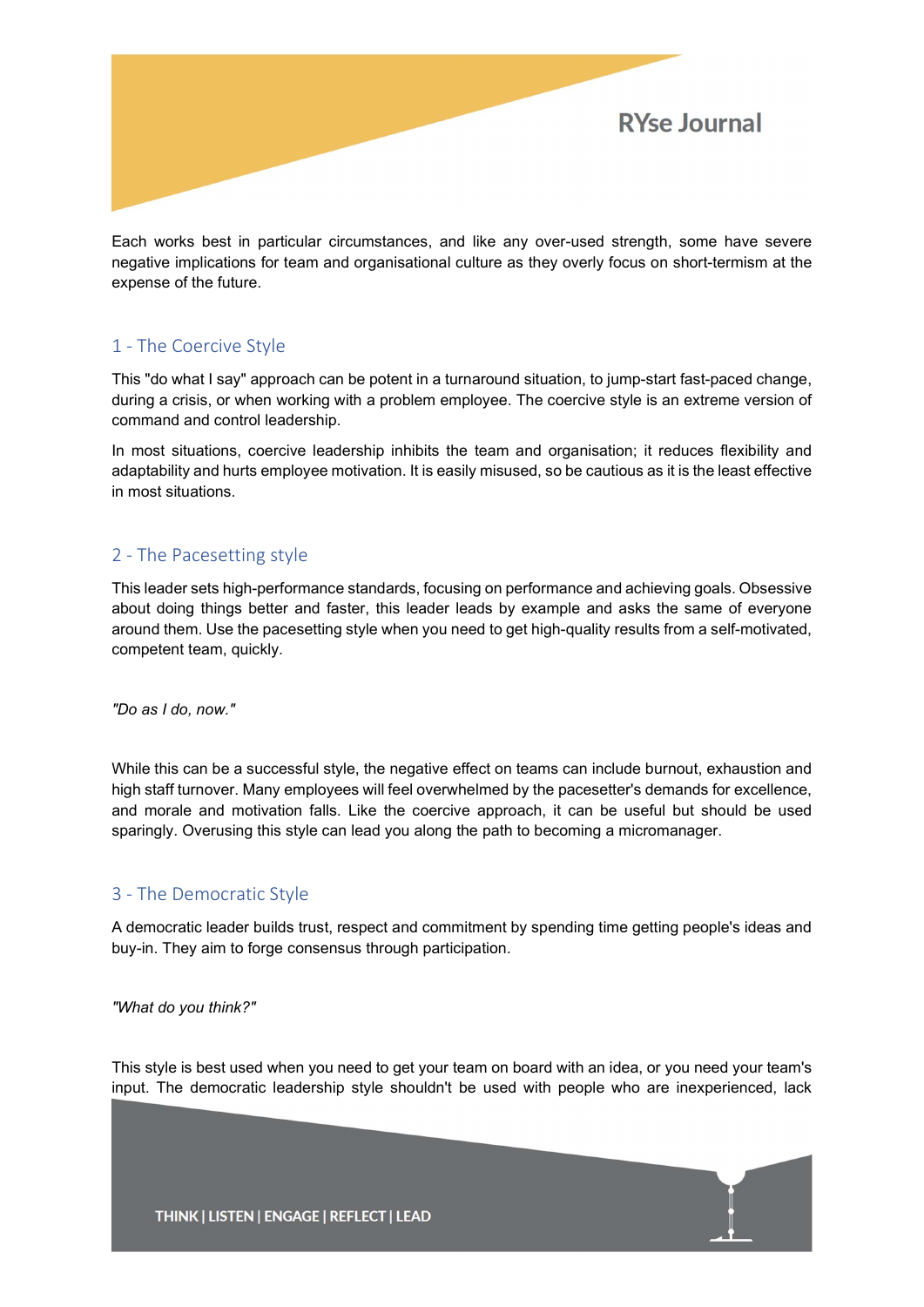

competence or aren't well informed about the particular situation. This style has its drawbacks and risks, including endless meetings where ideas are ruminated over. The consensus is often impossible to achieve, and democratic leaders may use this approach to put off making crucial decisions.

#### 4 - The Visionary Style

This type of leader takes a "come with me" approach by stating the overall goal but allowing people the freedom to choose their means. Vibrant enthusiasm, clear and inspirational visions are the hallmarks of this style. The visionary leader helps motivate people by making clear to them how they and their work fits into the broader organisation and increases commitment to the goals and strategy. It works best when a business is adrift.

This style is likely to have less impact when a leader is working with a team of experts or peers who are more experienced; as it may bring out their cynical side leading to the leader being viewed as out-oftouch with their clients, their teams and their reality.

#### 5 - The Affiliative Style

This leadership style revolves around people, "people come first." This style connects people, encourages inclusion and resolving conflict. The affiliative leader strives to keep their teams happy and to create harmony among them. To use this approach, you must value the emotions of others and put a high value on their emotional needs.

Affiliative leadership is broadly effective, a good all-weather approach. Still, it is particularly impactful when trying to increase team harmony, reducing internal conflict between teams, improve communication, or repair broken trust.

## 6 - The Coaching Style

Coaching is about creating change, often to help an individual, group or team to improve their performance in some way. The coaching leader uses communication skills, reflective learning, and structured problem-solving to help bring about the desired changes. In the face of rapid, disruptive change, leaders can't be expected to have all the answers. This style facilitates problem-solving and encourages personal and team development aligned with the organisation's goals.

Coaching leaders excel at empowering; they give employees challenging tasks, even if that means the task won't be accomplished quickly. In other words, these leaders are willing to put up with short-term difficulties to invest in the future.